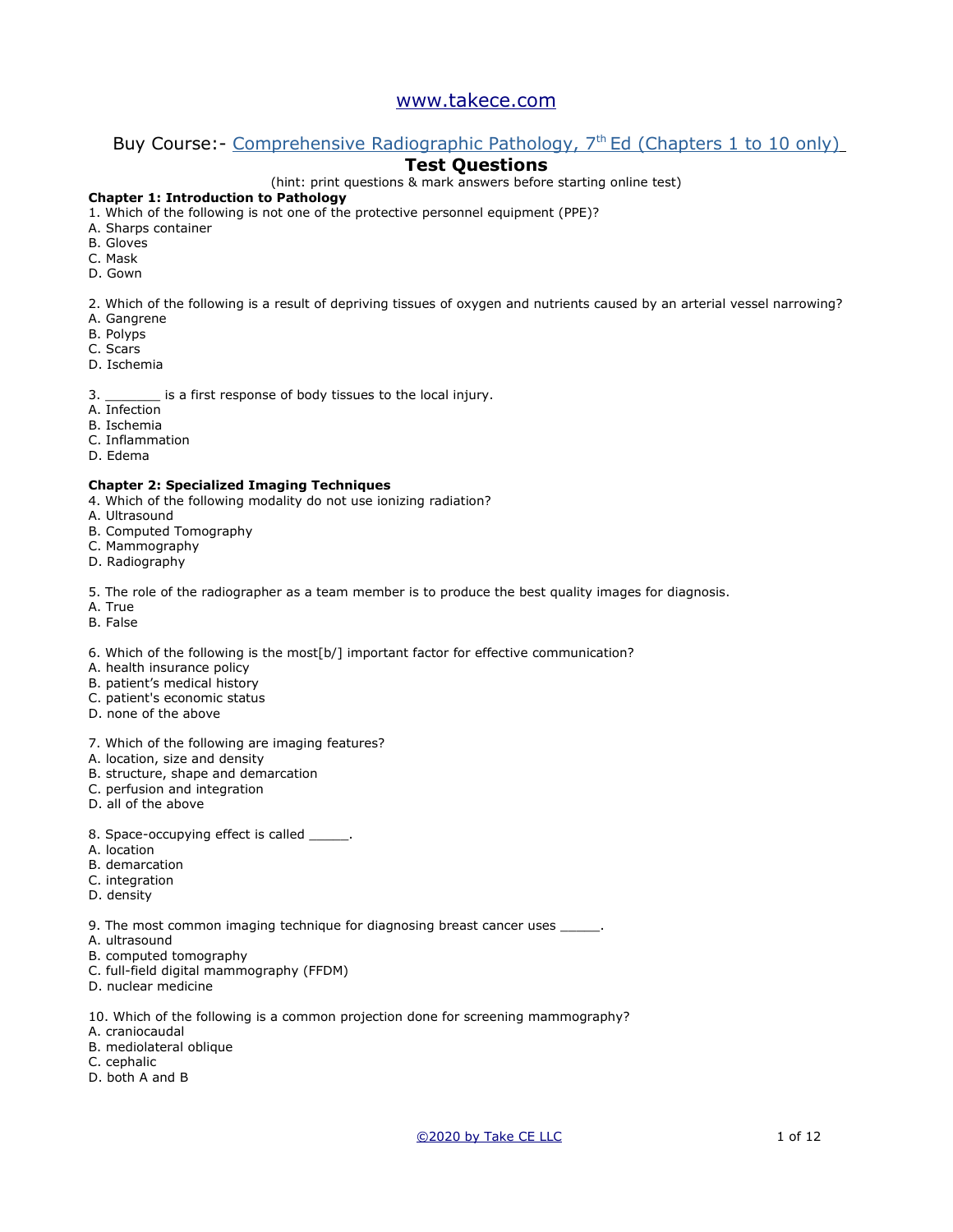11. For a woman with a palpable nodule, the first choice may be a diagnostic mammogram, which includes an additional degree mediolateral projection.

- $A. 20$
- B. 35
- C. 55
- D. 90

12. Ultrasound uses high-frequency \_\_\_\_\_\_ produced by electrical stimulation of a specialized crystal.

- A. magnetic waves
- B. sound waves
- C. radionuclides
- D. ionizing radiation
- 13. \_\_\_\_\_ tissue or structures transmit sound waves easily and appear as a dark region on an ultrasound image.
- A. Anechoic
- B. Hyperechoic
- C. Hypoechoic
- D. Isoechoic

14. Ultrasound is the modality of choice for examinations of children and pregnant women.

- A. True
- B. False

15. Which of the following studies assess the patency of major blood vessels, demonstrating obstructions, blood clots, plaques, and emboli in ultrasound?

- A. Gadolinium contrast
- B. Barium sulfate
- C. Vascular or color flow Doppler
- D. Radionuclide

16. Which of the following complications make it difficult to perform ultrasound procedures?

- A. overlying dressings
- B. retention sutures and drains
- C. open wounds
- D. all of the above

17. Which of the following modality produces cross-sectional tomographic images by first scanning a slice of a tissue?

- A. Ultrasound
- B. Computed Tomography
- C. Mammography
- D. Radiography

18. The \_\_\_\_\_\_\_ reflects the attenuation of a specific tissue relative to that of water in CT images.

- A. Tesla unit
- B. 3D software
- C. Hounsfield number
- D. H & D curve

19. The \_\_\_\_\_\_ determines the number of densities that can be visualized on the image display monitor.

- A. window width
- B. histogram
- C. blurring
- D. binning

20. In \_\_\_\_\_\_, continuous CT scanning is performed as a patient moves through the qantry.

- A. conventional scanning
- B. helical scanning
- C.  $1<sup>st</sup>$  generation scanner
- D. 2<sup>nd</sup> generation scanner
- 21. Which of the following made cardiac scanning possible?
- A. faster scanning times
- B. thinner slices
- C. multiple magnetic coils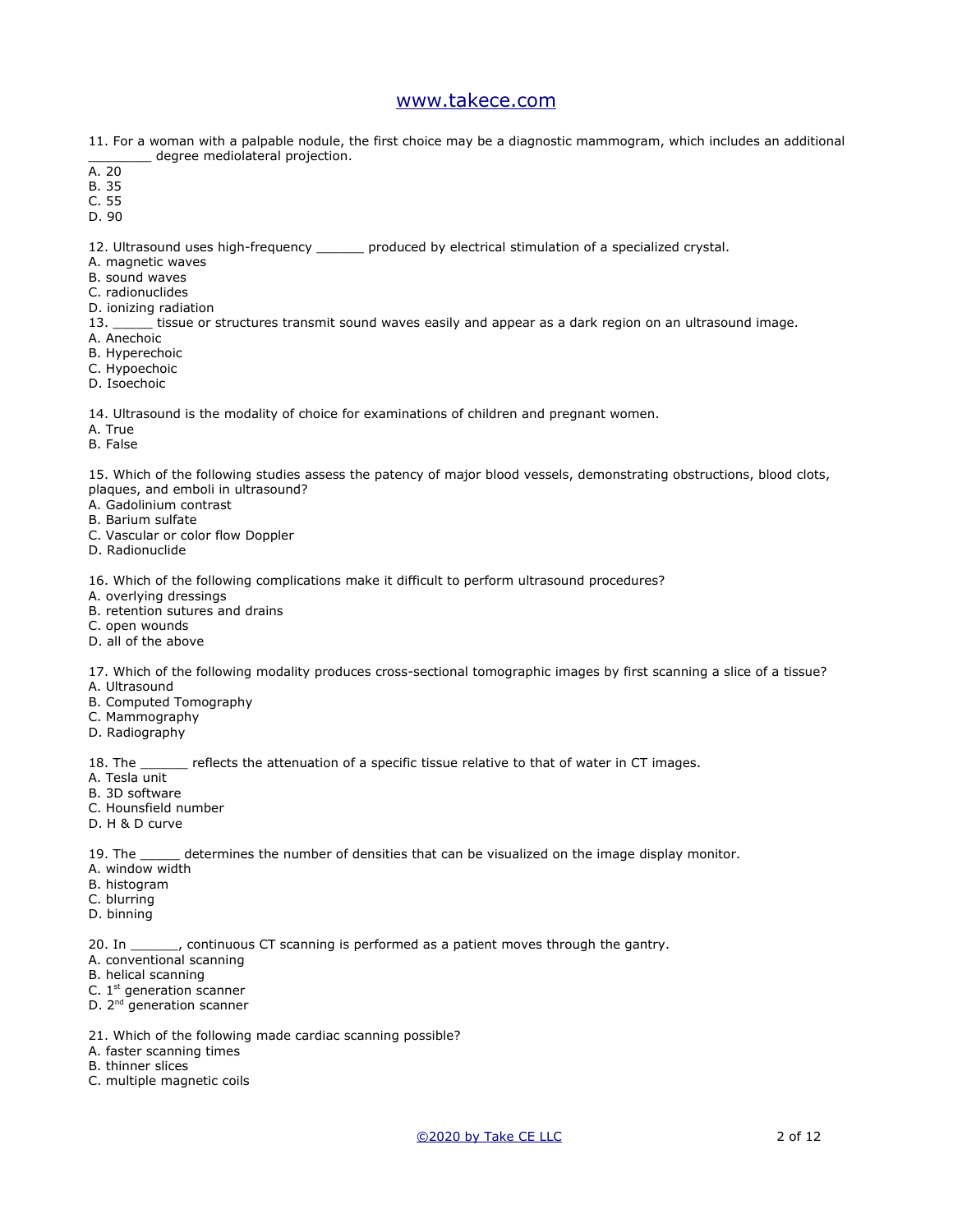- D. both A and B
- 22. Which of the following radiation protection practice protocols are recorded in new CT scanners?
- A. patient conversations
- B. health insurance benefits
- C. ALARA
- D. shielding choices

23. \_\_\_\_\_\_ demonstrates internal structures for virtual bronchoscopy or colonoscopy.

- A. Virtual reality (VR)
- B. 3D reconstruction
- C. Windowing
- D. Subtraction imaging

24. Which of the following is the modality of choice for imaging the central nervous system and spine?

- A. Digital mammography
- B. Magnetic resonance imaging (MRI)
- C. Nuclear medicine
- D. Computed radiography

25. Which of the following absorb the energy when human body is placed under magnetic field?

- A. electrons
- B. bones
- C. hydrogen atoms
- D. nucleolus

26. \_\_\_\_\_\_ detects time for T1 and T2 relaxation types of hydrogen atoms.

- A. Transformer
- B. Ionizing chamber
- C. Imaging plate
- D. Receiver coil

27. \_\_\_\_ has a low signal intensity and appears dark on T1 weighted MR images.

- A. Water
- B. Bones
- C. Muscle
- D. Calcium
- 28. Which of the following is a disadvantage of MRI?
- A. ionizing radiation
- B. longer scanning times
- C. not suitable for children
- D. produces tissue damage
- 29. Which of the following IV contrast is used in MRI?
- A. Gadolinium
- B. Barium sulfate
- C. Iodine
- D. Radionuclide

30. Which of the following analyzes the chemical composition of tissues in vivo?

- A. Ultrasound
- B. MR spectroscopy (MRS)
- C. Fluoroscopic procedures
- D. Computed radiography
- 31. Which of the following modality uses radionuclides?
- A. Ultrasound
- B. Nuclear medicine
- C. Bone densitometry
- D. Radiography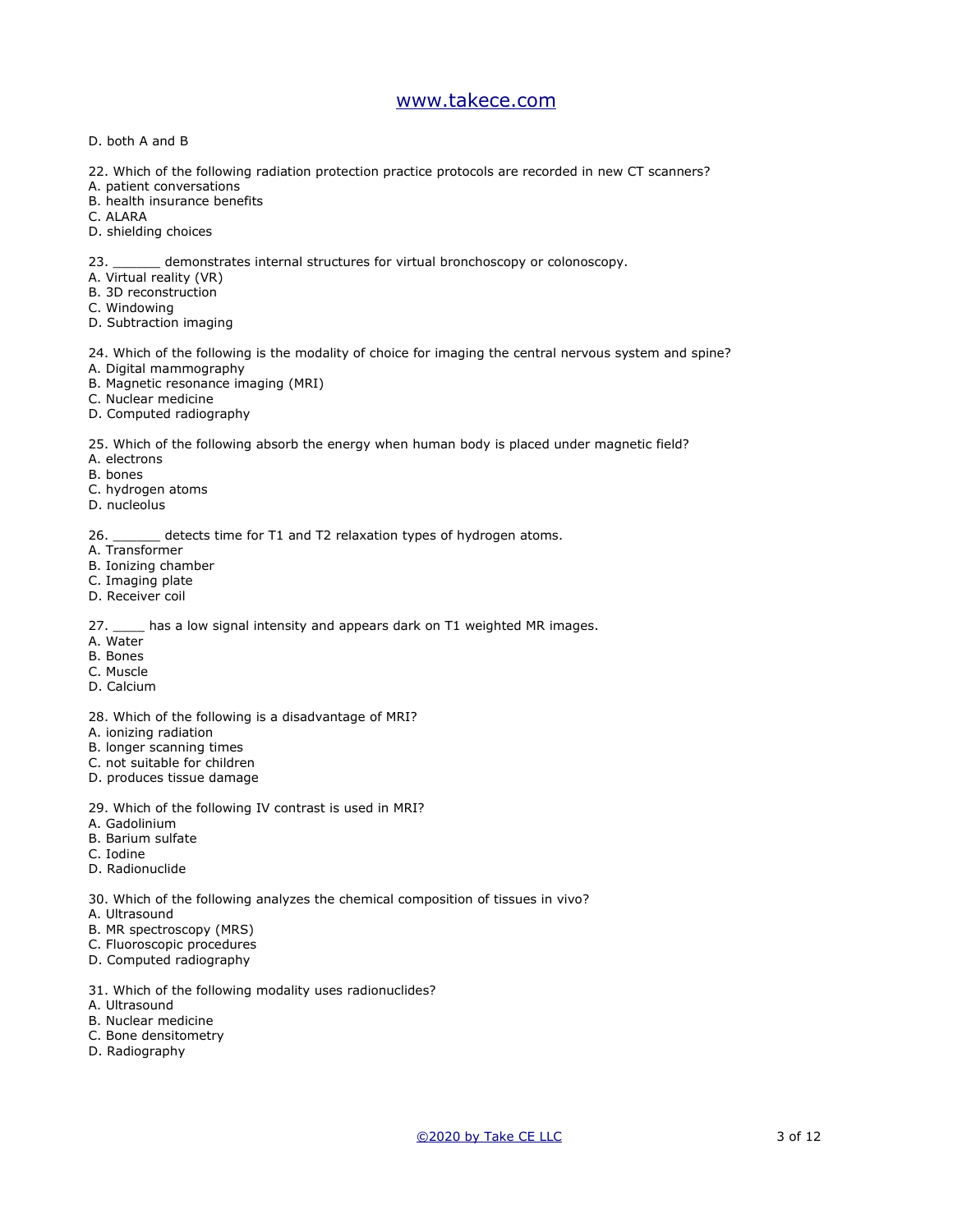32. \_\_\_\_\_\_ detects the ionizing radiation emitted from the patient in nuclear medicine procedures.

- A. Intensifier tube
- B. TFT
- C. Gamma camera
- D. Radiographic film

33. In \_\_\_\_\_\_, the patients are source of radiation emitting the signals while the detector rotates around them capturing images.

A. MR spectroscopy (MRS)

- B. Digital subtraction angiography
- C. Single-photon emission computed tomography (SPECT)
- D. Doppler ultrasound

34. \_\_\_\_\_ is the most common radionuclide used in Positron Emission Tomography (PET).

- A. Molybdenum
- B. Iodine
- C. Titanium
- D. Fluorine

35. Positron Emission Tomography (PET) is very useful in which of the following medical specialty?

- A. Oncology
- B. Cardiology
- C. Neurology
- D. all of the above

36. Integrated imaging is accomplished with the use of special software designed to fuse multidimensional computed data from MRI, CT, nuclear medicine, SPECT, or PET into a single set of images.

- A. True
- B. False

### **Chapter 3: Respiratory System**

37. A 72-inch SID should be used for chest x-ray when possible to minimize magnification of the

- A. liver
- B. pancreas
- C. kidneys
- D. heart

38. The major role of the respiratory system is the oxygenation of blood and the removal of the body's waste products in the form of carbon dioxide.

- A. True
- B. False

39. The lower respiratory system consists of which of the following?

- A. trachea
- B. bronchi
- C. bronchioles
- D. all of the above

40. Respiration is controlled by a center in the \_\_\_\_\_ at the base of the brain.

- A. frontal lobe
- B. medulla
- C. pituitary gland
- D. hypothalamus
- 41. The inner layer of the lung is called \_\_\_\_\_\_.
- A. visceral pleura
- B. parietal pleura
- C. myocardium
- D. cilia

42. A chest x ray is obtained after endotracheal tube insertion to \_\_\_\_\_.

- A. check for puncture of the trachea
- B. insure proper placement or position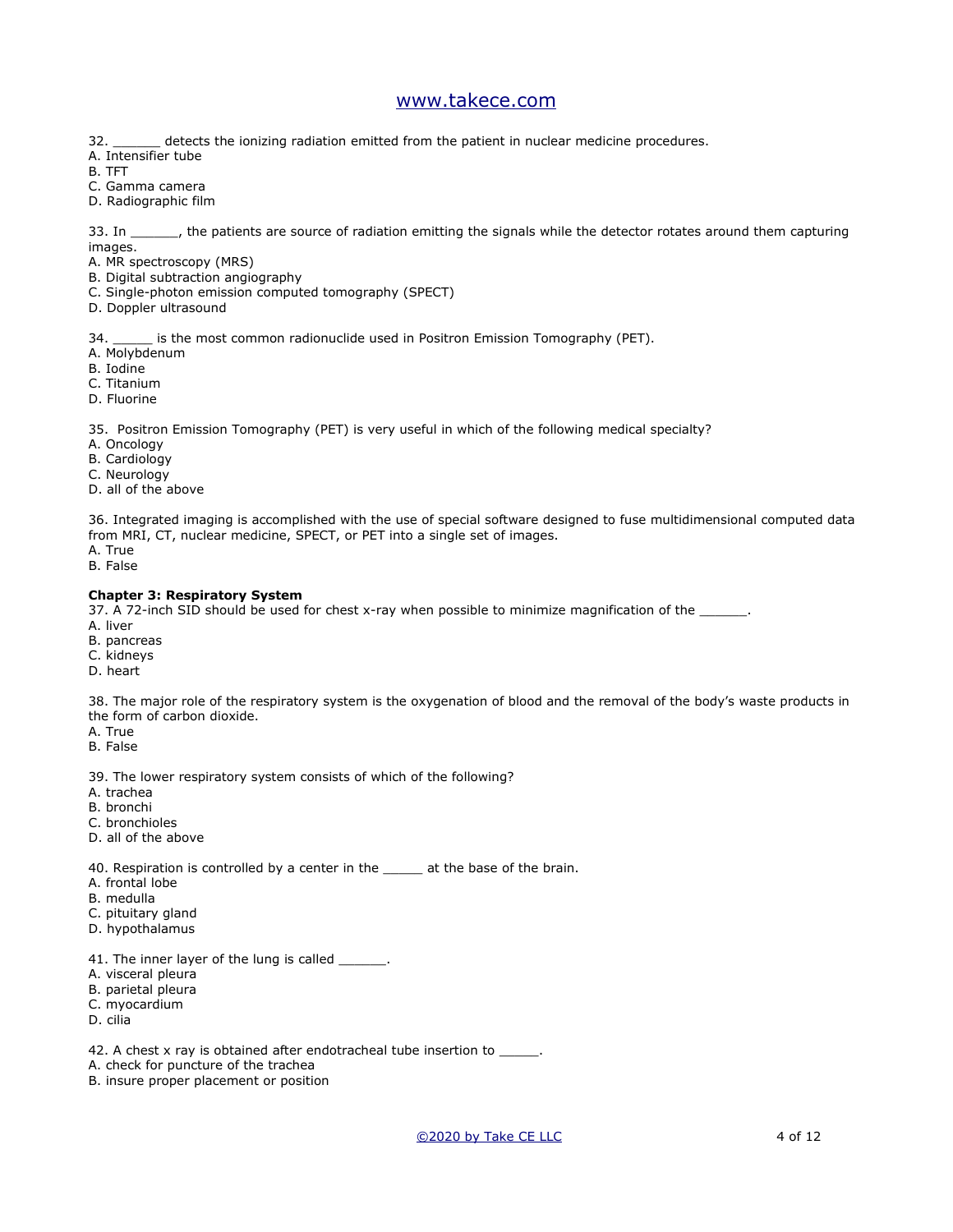- C. check for pneumonia
- D. check for asthma
- 43. Which of the following is known as "Dirty Chest"?
- A. Chronic bronchitis
- B. Asthma
- C. Emphysema
- D. SARS

44. \_\_\_\_\_ is a very common disease in which widespread narrowing of the airways develops because of an increased responsiveness of the tracheobronchial tree to allergens.

- A. Asthma
- B. Bronchitis
- C. Pneumonia
- D. Cough

#### 45. Which of the following modality is the best to demonstrate pulmonary emboli?

- A. High-resolution CT(HRCT)
- B. Nuclear medicine lung scan
- C. Doppler ultrasound
- D. PET lung scan

46. ARDS is also known as

- A. Wet lungs
- B. Dirty lungs
- C. Airless lungs
- D. Shock lungs

47. Pleural effusion is defined as the collection of \_\_\_\_\_ in the pleural space.

- A. Air
- B. Dust
- C. Foreign materials
- D. Fluid

### **Chapter 4: Skeletal System**

48. Which of the following factors are critical in radiography of the skeletal system?

- A. proper patient positioning
- B. correct alignment of x-ray tube, body part and IR
- C. choice of exposure factors
- D. all of the above

49. Bone radiographs require a short scale of contrast to provide maximal visibility of detail.

- A. True
- B. False

50. Which of the following is the modality of choice for the evaluation of bones and spinal injuries?

- A. Computed tomography
- B. Ultrasound
- C. Nuclear medicine
- D. Mammography
- 51. \_\_\_\_\_\_ covers outer surfaces of the bone.
- A. pericardium
- B. periosteum
- C. endosteum
- D. trabeculae
- 52. The \_\_\_\_\_ persists until the bone's growth is complete.
- A. osteoblasts
- B. osteoclasts
- C. diaphysis
- D. epiphyseal cartilage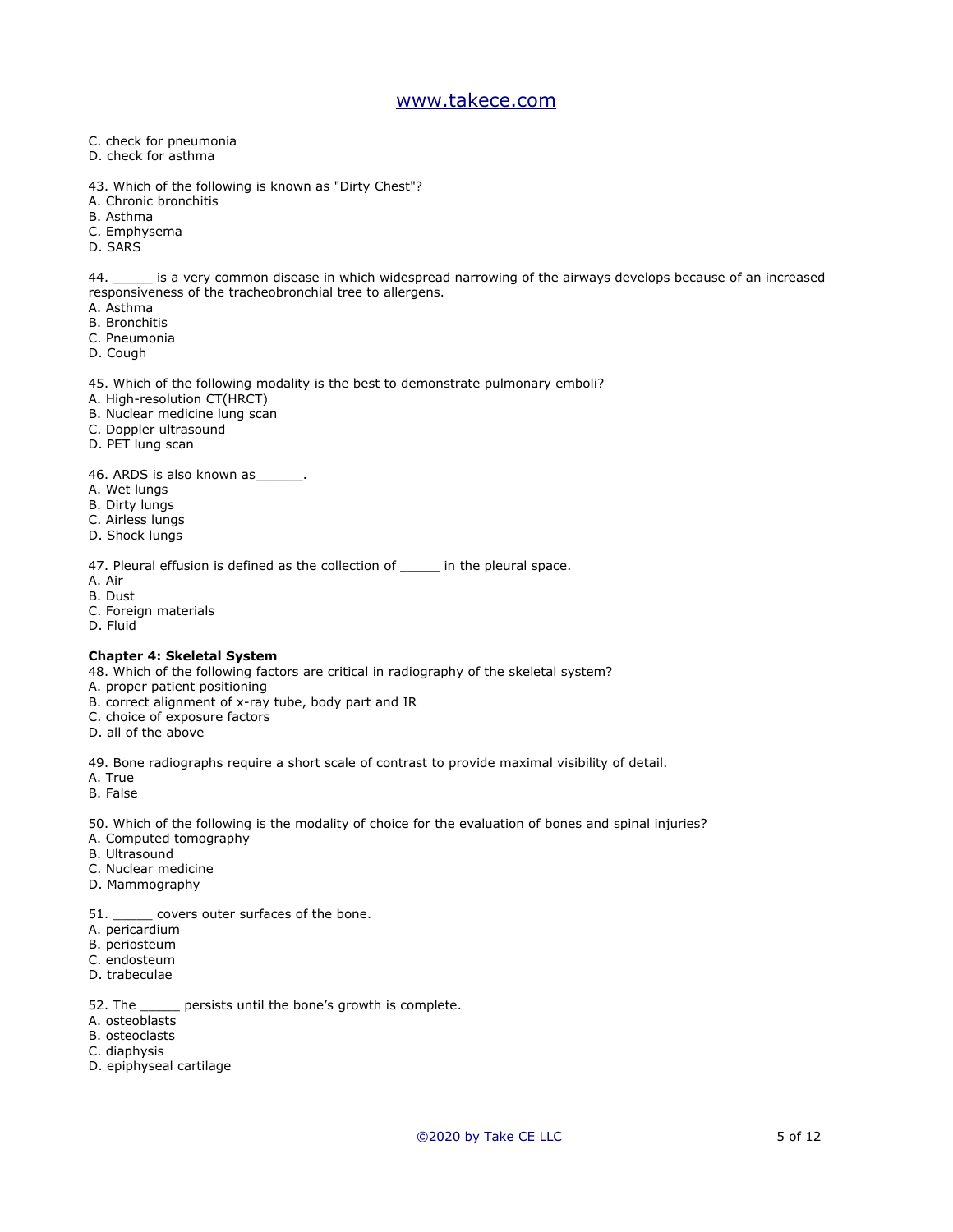53. \_\_\_\_\_\_ is a rare hereditary bone dysplasia (marble bones) involving the bone resorption mechanism of calcified cartilage.

A. Osteoporosis

- B. Osteogenesis imperfecta
- C. Osteopetrosis
- D. Osteomalacia

54. Which of the following the Radiologic Technologist should do for brittle bone disease?

A. Increase the exposure factors

- B. Decrease the exposure factors
- C. Use compression device
- D. Make no change in factors

55. \_\_\_\_\_\_ imaging modality is used to demonstrate tears in the menisci of the knees.

A. Ultrasound

- B. X-ray
- C. Nuclear medicine

D. MRI

56. Blood levels with an increased uric acid leading to deposits of crystals in the joints and cartilage is called \_\_\_\_\_.

- A. Osteomalacia
- B. Gout
- C. Paget's disease
- D. Rheumatoid arthritis (RA)

57. Which of the following is the most common initial site of Paget's disease?

- A. Pelvis
- B. Skull
- C. Upper extremities
- D. Spine

58. A fracture that results from a weakness in the bone caused by a tumor or infection is known as \_\_\_\_\_\_ type of fracture.

- A. Pathologic
- B. Stress
- C. Boxer's
- D. Greenstick

59. Which of the following describes a forward displacement of one vertebra on the other that results in back pain caused by cleft in the pars interarticularis?

- A. Spondylolisthesis
- B. Intervertebral herniation
- C. Spondylolysis
- D. Vertebral crack

#### **Chapter 5: Gastrointestinal System**

60. Which of the following GI condition requires an increase in kVp during x-ray imaging?

- A. ascites
- B. vertebral crack
- C. diabetes
- D. ulcer
- 61. Which of the following is the most common imaging examination of the GI system?
- A. plain abdominal radiographs
- B. contrast studies of the digestive tract
- C. lithotripsy
- D. both A and B

62. \_\_\_\_\_\_ moistens the food in preparation for swallowing.

- A. Saliva
- B. Insulin
- C. Cholesterol
- D. Calcium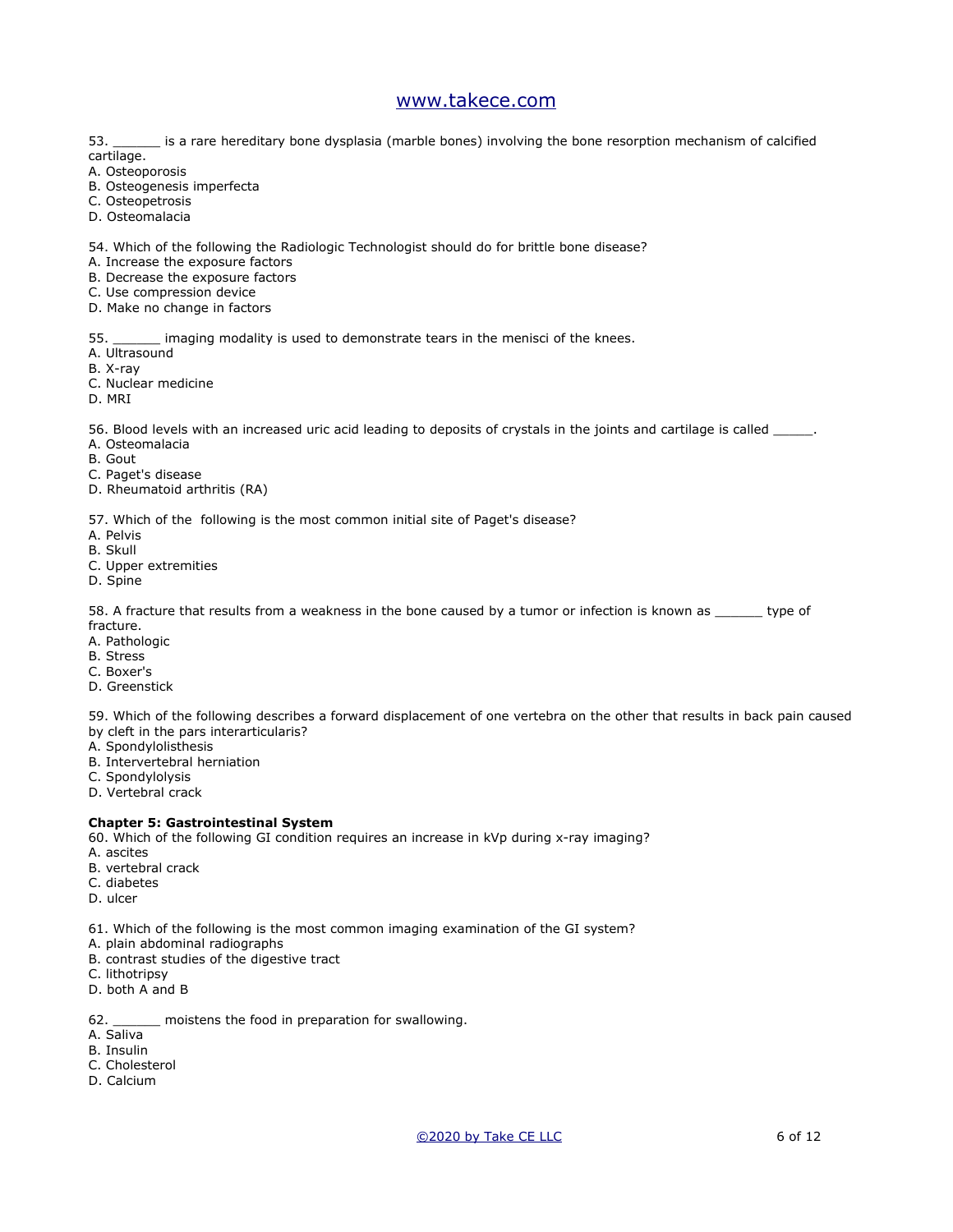- 63. \_\_\_\_\_\_ stores bile and located undersurface of the liver.
- A. Kidney
- B. Gallbladder
- C. Pancreas
- D. Spleen
- 64. The \_\_\_\_ controls the level of circulating blood glucose.
- A. Kidney
- B. Gallbladder
- C. Pancreas
- D. Spleen

65. \_\_\_\_\_\_\_ is the most common cause of acute esophagitis.

- A. Tumor
- B. Infection
- C. Gastroesophageal reflux
- D. Malignancy

66. Reflux of the stomach contents into the esophagus is a common complication of hiatal hernia.

- A. True
- B. False

67. Crohn's disease most commonly occurs in geriatric patients.

- A. True
- B. False

68. \_\_\_\_ is/are varicose veins of the lower end of the rectum with symptoms of pain, itching, and bleeding.

- A. Hemorrhoids
- B. Intussusception
- C. Volvulus
- D. Crohn's disease

69. Ascites or accumulation of fluid in the peritoneal cavity, is a common complication of cirrhosis.

- A. True
- B. False

70. \_\_\_\_ is the best imaging procedure for screening patients with blunt abdominal trauma for the presence of splenic injury.

- A. MRI
- B. Computed Tomography
- C. Radiography
- D. Nuclear Medicine

### **Chapter 6: Urinary System**

71. The urinary system consists of which of the following?

- A. kidneys
- B. ureters
- C. bladder
- D. all of the above

72. The nephrons filter about \_\_\_ L of water out of the glomerular blood each day. Only about 1 to 2 L of water is excreted in urine, so about  $\_\_\_\$ % of the filtered water is reabsorbed into the tubular blood.

- A. 190 and 99
- B. 15 and 85
- C. 81 and 70
- D. 4 and 50

73. All x-rays of the urinary system must be taken with full exhalation by patient so that the same goes upward and does not compress the abdominal contents.

- A. lungs
- B. heart
- C. ribs
- D. diaphragm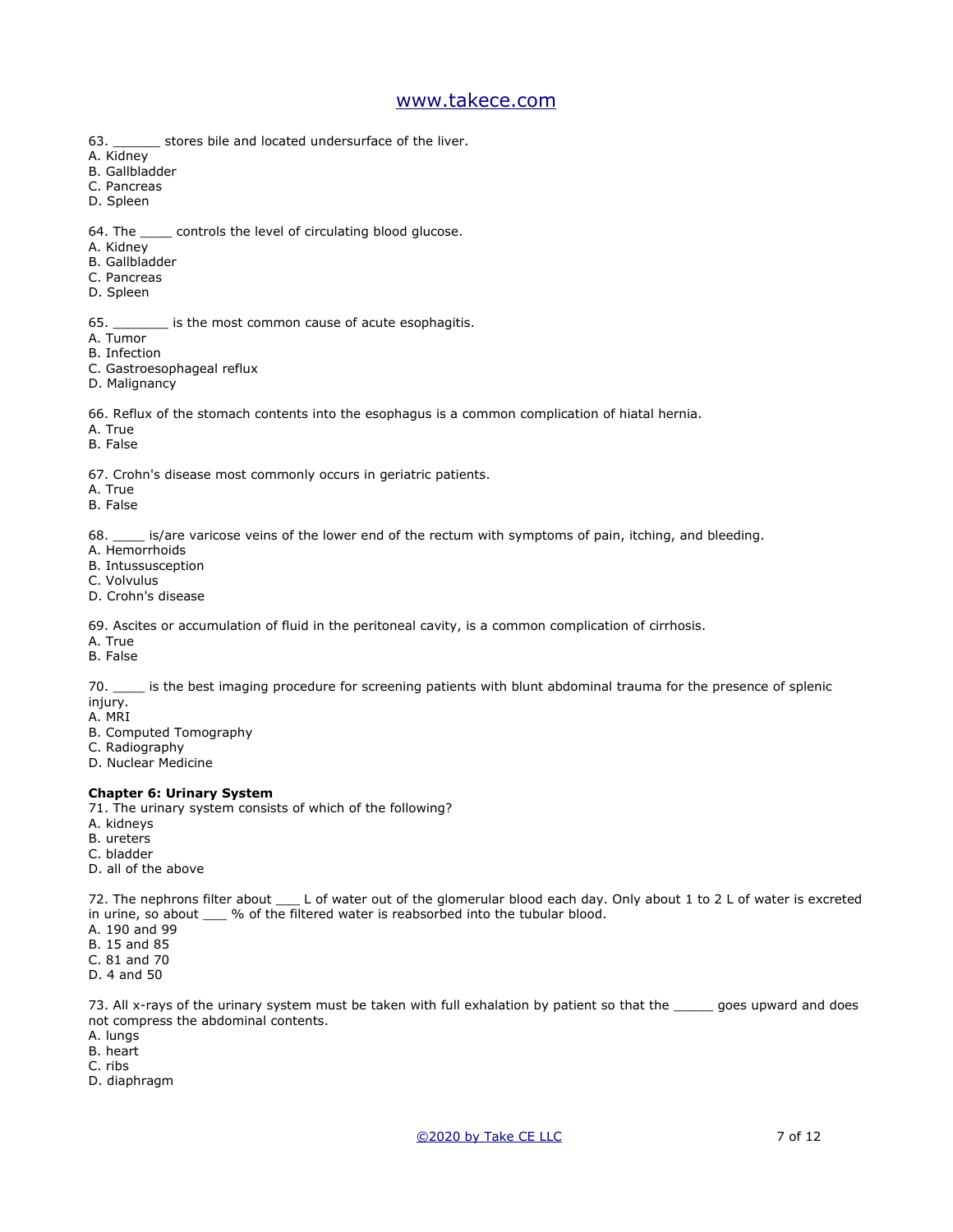- 74. The \_\_\_\_\_ acts as a reservoir for the urine before it leaves the body.
- A. kidneys
- B. ureters
- C. bladder
- D. liver

75. \_\_\_\_\_, a substance produced by the kidneys, stimulates the rate of production of red blood cells.

- A. Erythropoietin
- B. Insulin
- C. Glucagon
- D. Bile

76. \_\_\_\_\_ is a rare anomaly in which one kidney fails to develop and is associated with various other developmental anomalies.

- A. Unilateral renal agenesis
- B. Hypoplastic kidney
- C. Compensatory kidney
- D. All of the above

77. When the kidneys are fused at their lower poles, they are called by which of the following name?

- A. Doughnut shaped kidney
- B. Horseshoe kidney
- C. Fusion kidney
- D. Ectopic kidney

78. \_\_\_\_\_\_ is the condition of calcium deposits within the renal parenchyma.

- A. Nephrocalcinosis
- B. Nephrolithiasis
- C. Pyelonephritis
- D. Glomerulonephritis

79. Which of the following is the imaging modality of choice to diagnose renal vein thrombosis?

- A. CT
- B. MRI
- C. Intravenuspyelogram
- D. US

80. An accumulation of excessive blood levels of urea and creatinine causes  $\_\_$ 

- A. Oliguria
- B. Dysuria
- C. Uremia
- D. Polyuria

### **Chapter 7: Cardiovascular System**

- 81. Which of the following controls the heart rate?
- A. AV node
- B. Sympathetic nervous system
- C. Autonomic nervous system
- D. Purkinje fibers
- 82. \_\_\_\_\_ separates the aorta from the left ventricle.
- A. Myocardium
- B. Aortic valve
- C. Bundle of HIS
- D. Inferior vena cava

83. An abnormality found on a \_\_\_\_\_\_ may be the first evidence of cardiovascular disease in an asymptomatic patient.

- A. angiography
- B. cardiac bypass
- C. chest radiograph
- D. none of the above

84. The pulmonary veins carry oxygenated blood from the lungs to the \_\_\_\_

A. Right atrium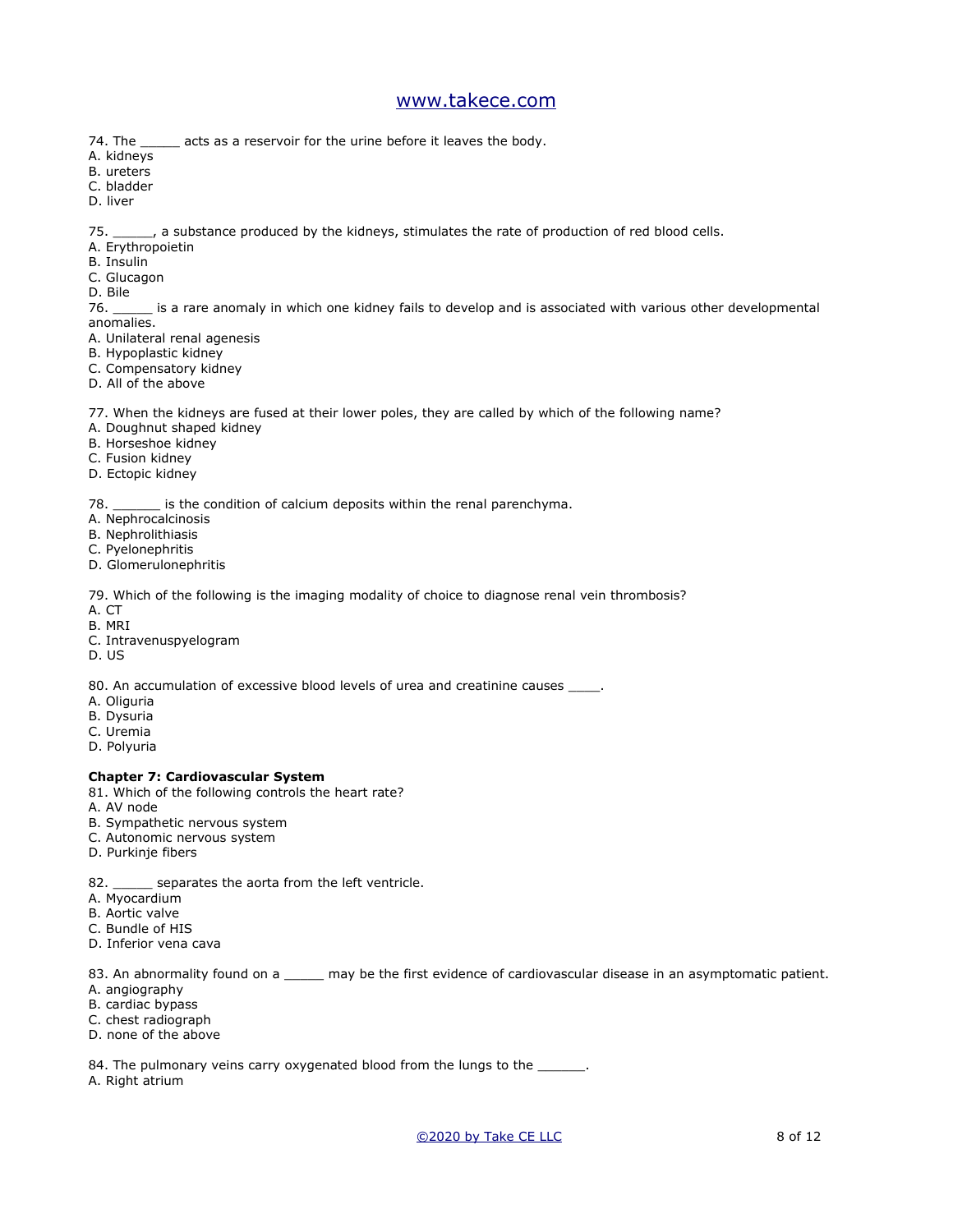- B. Right ventricle
- C. Left ventricle
- D. Left atrium
- 85. The contraction phase of heart is known as \_\_\_\_\_\_.
- A. systole
- B. diastole
- C. intrinsic rhythm
- D. tachycardia

86. Which of the following protects against friction and permits the heart to move easily during contraction?

- A. Myocardium
- B. Pericardium
- C. Endocardium
- D. Septum

87. Which of the following allows mixing of blood from system and pulmonary circulations as a result of a lack of closure of the foramen ovale after birth?

- A. Tetralogy of Fallot
- B. Ventricular septal defect
- C. Atrial septal defect
- D. All of the above

88. \_\_\_\_\_\_ causes ischemic heart disease as a result of decreased oxygen to the myocardium.

- A. Mitral valve collapse
- B. Tetralogy of Fallot
- C. Ventricular septal defect
- D. Coronary artery disease

89. \_\_\_\_\_\_ refers to an abnormal accumulation of fluid in the extravascular pulmonary tissues.

- A. Hemothorax
- B. Aneurysm
- C. Pulmonary edema
- D. Atherosclerosis
- 90. Which of the following describes atherosclerosis?
- A. Loss of arterial wall elasticity
- B. Fatty deposits on the inner lining of arteries
- C. Calcification of the aorta
- D. Acute arterial collapse

#### **Chapter 8: Nervous System**

- 91. The \_\_\_\_ and \_\_\_\_ make up the central nervous system (CNS).
- A. Spinal nerves and ganglia
- B. Brain and cranial nerves
- C. Brain and spinal cord
- D. Spinal cord and spinal nerves
- 92. \_\_\_\_\_\_ is the largest part of the brain.
- A. Synapse
- B. Hypothalamus
- C. Cerebrum
- D. Pituitary gland

93. The same receives sensory information from all parts of the body and triggers impulses that govern all motor activity. A. fissures

- B. cerebral cortex
- C. sulci
- D. myelin sheath
- 94. The brainstem is composed of which of the following?
- A. midbrain
- B. pons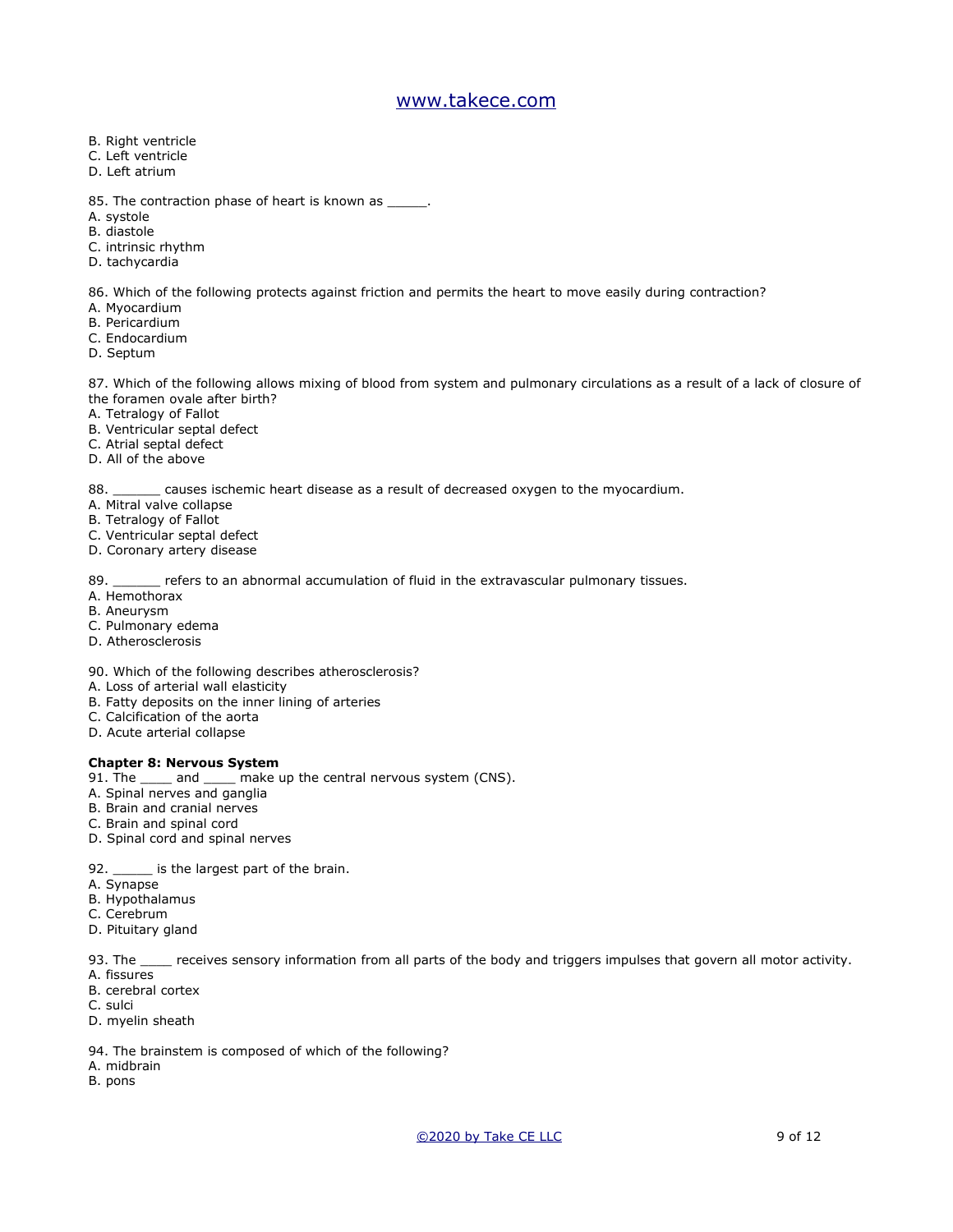- C. medulla
- D. all of the above
- 95. The cerebellum is the largest portion of the brain.
- A. True
- B. False
- 96. \_\_\_\_\_\_ functions as a link between the mind and body.
- A. Pituitary gland
- B. Hypothalamus
- C. Spinal cord
- D. Heart

97. \_\_\_\_\_\_ is the innermost layer that attaches to the outer surface of the brain and spinal cord.

- A. Dura mater
- B. Pia mater
- C. Arachnoid membrane
- D. Myelin sheath

98. \_\_\_\_\_\_\_\_ is the most common primary malignant brain tumor?

- A. Glioma
- B. Subdural hematoma
- C. Acoustic neuroma
- D. Meningioma

99. A \_\_\_\_\_\_ fracture is caused by a direct blow to the orbit.

- A. Depressed fracture
- B. Blow-out fracture
- C. Punching fracture
- D. Tripod fracture

100. Which of the following is a definition of paralysis on one side of the body?

- A. Paraplegia
- B. Quadriplegia
- C. Dysplegia
- D. Hemiplegia

101. Alzheimer disease (presenile dementia) is a diffuse form of progressive cerebral atrophy that develops at an earlier age than the senile period.

- A. True
- B. False

### **Chapter 9: Hematopoietic System**

- 102. Red blood cells are produced in the \_\_\_\_\_\_\_.
- A. Red bone marrow
- B. Yellow bone marrow
- C. Spleen
- D. Lymph nodes

103. \_\_\_\_\_ is an iron-based protein that carries oxygen from the respiratory tract to the body's tissues.

- A. Cholesterol
- B. Hemoglobin
- C. Bile
- D. Insulin
- 104. In a normal person, the white blood cell count is \_\_\_\_\_.
- A. 13 to 17 grams/mm[sup]3[/sup]
- B. 5000 to 10,000/mm[sup]3[/sup]
- C. 155,000 to 500,000/mm[sup]3[/sup]
- D. 4.8 million to 7 million/mm[sup]3[/sup]
- 105. Which of the following is a major hereditary hemolytic anemia?
- A. Spherocytosis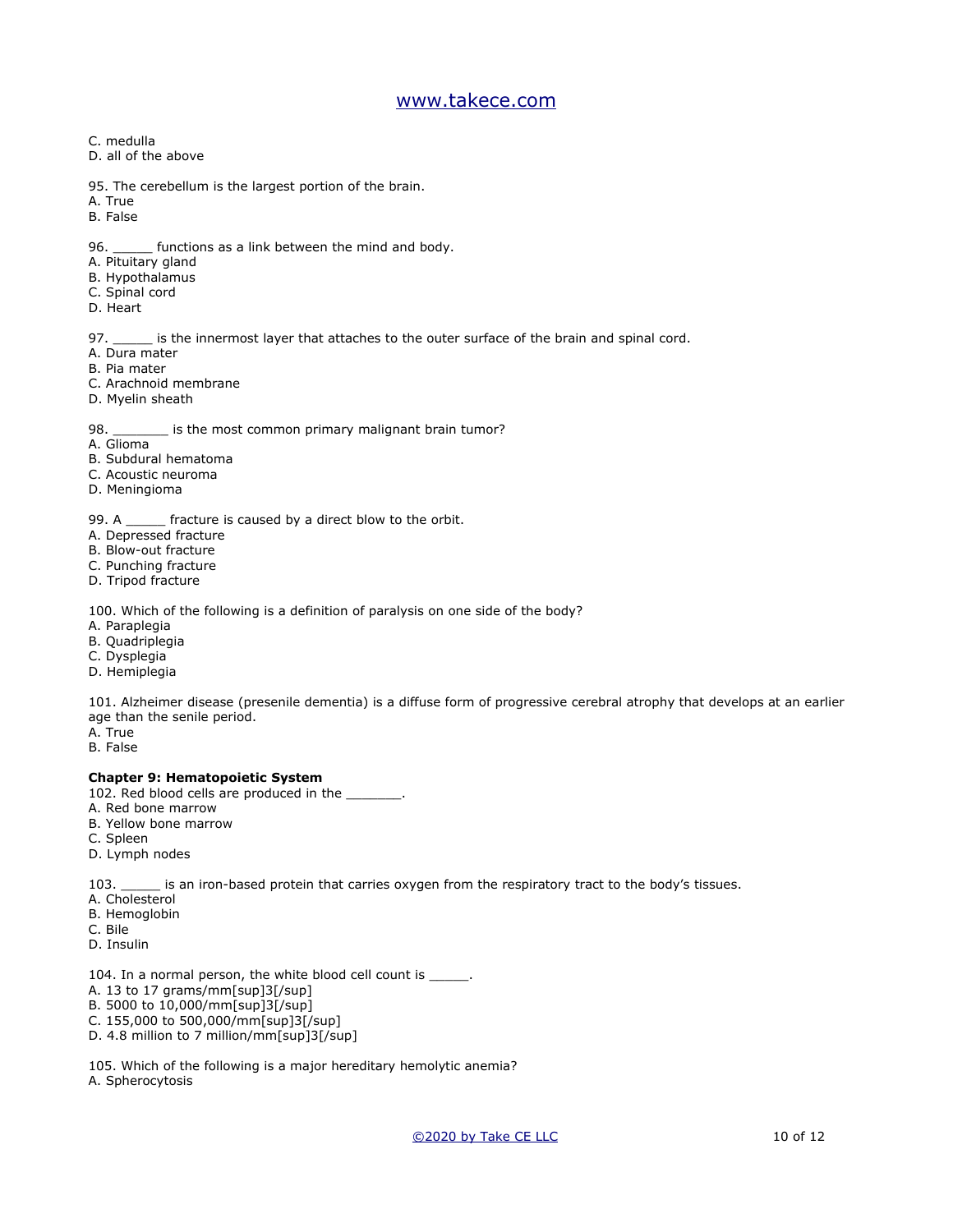- B. Sickle cell anemia
- C. Thalassemia
- D. all of the above
- 106. No cure currently exists for sickle cell anemia.
- A. True
- B. False
- 107. Which of the following is a cause of Aplastic anemia?
- A. Iron deficiency
- B. Inadequate oxygen supply
- C. Defective hemoglobin
- D. Failure of bone marrow to function
- 108. Leukemia is a neoplastic proliferation of \_\_\_\_\_\_.
- A. red blood cells
- B. platelets
- C. white blood cells
- D. insulin

109. Which of the following characteristics represents radiographic evidence of lymphoma on a chest x-ray?

- A. Bone erosion in the thoracic spine
- B. Asymmetric, bilaterally enlarged mediastinal lymph nodes
- C. Hepatomegaly
- D. All of the above
- 110. Which of the following is called "kissing disease?"
- A. Thrombocytopenia
- B. Mouth sores
- C. Mononucleosis
- D. Gingivitis

111. Which of the following is a deficiency in the number of platelets?

- A. Anemia
- B. Hemophilia
- C. Leukemia
- D. Purpura

#### **Chapter 10:Endocrine System**

- 112. Which of the following are major glands of the endocrine system?
- A. Thyroid
- B. Liver
- C. Adrenal
- D. A and C only
- 113. \_\_\_\_\_ is secreted by the pancreas when the blood glucose level rises.
- A. Glucagon
- B. Iron
- C. Insulin
- D. Cortisone
- 114. Which of the following are sex hormones?
- A. Glucagons
- B. Mineralocorticoids
- C. Androgens
- D. Glucocorticoids
- 115. \_\_\_\_\_\_\_\_ is another name for epinephrine.
- A. Insulin
- B. Adrenaline
- C. Cortisone
- D. Glucagon